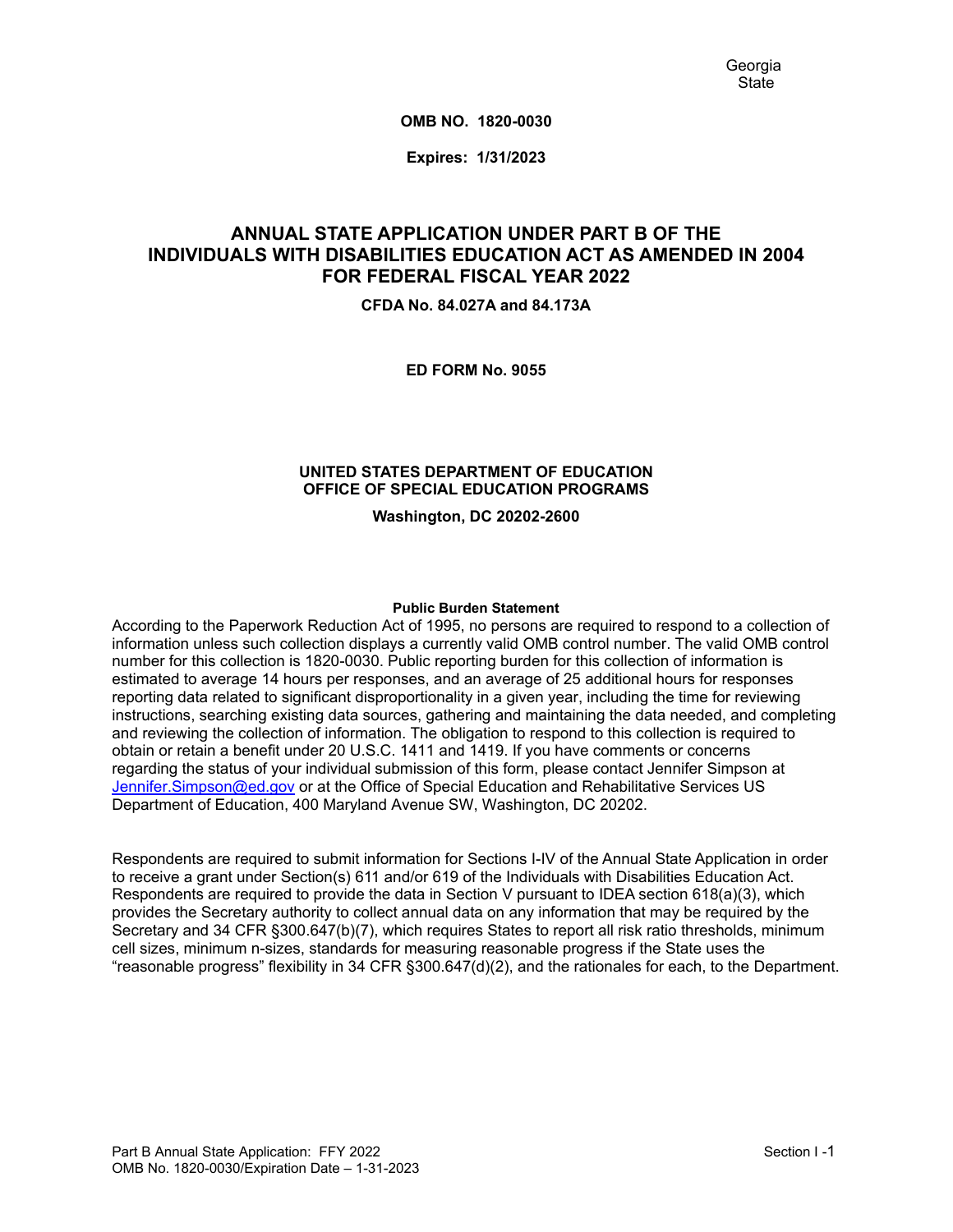# **Section I**

### **A. Submission Statement for Part B of IDEA**

Please select 1 or 2 below. Check 3 if appropriate.

- $x = 1$ . The State provides assurances that it has in effect policies and procedures to meet all eligibility requirements of Part B of the Act as found in PL 108-446, the Individuals with Disabilities Education Act and applicable regulations (IDEA). The State is able to meet all assurances found in Section II.A of this Application.
- 2. The State cannot provide assurances for all eligibility requirements of Part B of the Act as found in PL 108-446. The State has determined that it is unable to make the assurances that are checked as 'No' in Section II.A. However, the State assures that throughout the period of this grant award the State will operate consistent with all requirements of IDEA in PL 108-446 and applicable regulations. The State will make such changes to existing policies and procedures as are necessary to bring those policies and procedures into compliance with the requirements of the IDEA, as amended, as soon as possible, and not later than June 30, 2023. The State has included the date by which it expects to complete necessary changes associated with assurances marked 'No'. (Refer to Assurances found in Section II.A.)

#### Optional:

\_\_\_\_\_ 3. The State is submitting modifications to State policies and procedures previously submitted to the Department. These modifications are: (1) deemed necessary by the State, for example when the State revises applicable State law or regulations; (2) required by the Secretary because there is a new interpretation of the Act or regulations by a Federal court or the State's highest court; and/or (3) because of an official finding of noncompliance with Federal law or regulations.

### **B. Conditional Approval for Current Grant Year**

#### **If the State received conditional approval for the current grant year, check the appropriate statement(s) below:**

### **1. Conditional Approval Related to Assurances in Section II.A:**

- a. Section II.A provides documentation of completion of all issues identified in the FFY 2021 conditional approval letter.
- b. As noted in Section II.A, the State has not completed all issues identified in the FFY 2021 conditional approval letter.

#### 2. **Conditional Approval Related to Other Issues:**

- \_\_\_\_\_ a. The State previously submitted documentation of completion of all issues identified in the FFY 2021 conditional approval letter.
- \_\_\_\_\_ b. The State is attaching documentation of completion of all issues identified in the FFY 2021 conditional approval letter. *(Attach documentation showing completion of all issues.)*
- \_\_\_\_\_ c. The State has not completed all issues identified in the FFY 2021 conditional approval letter. *(Attach documentation showing completion of any issues and a list of items not yet completed.)*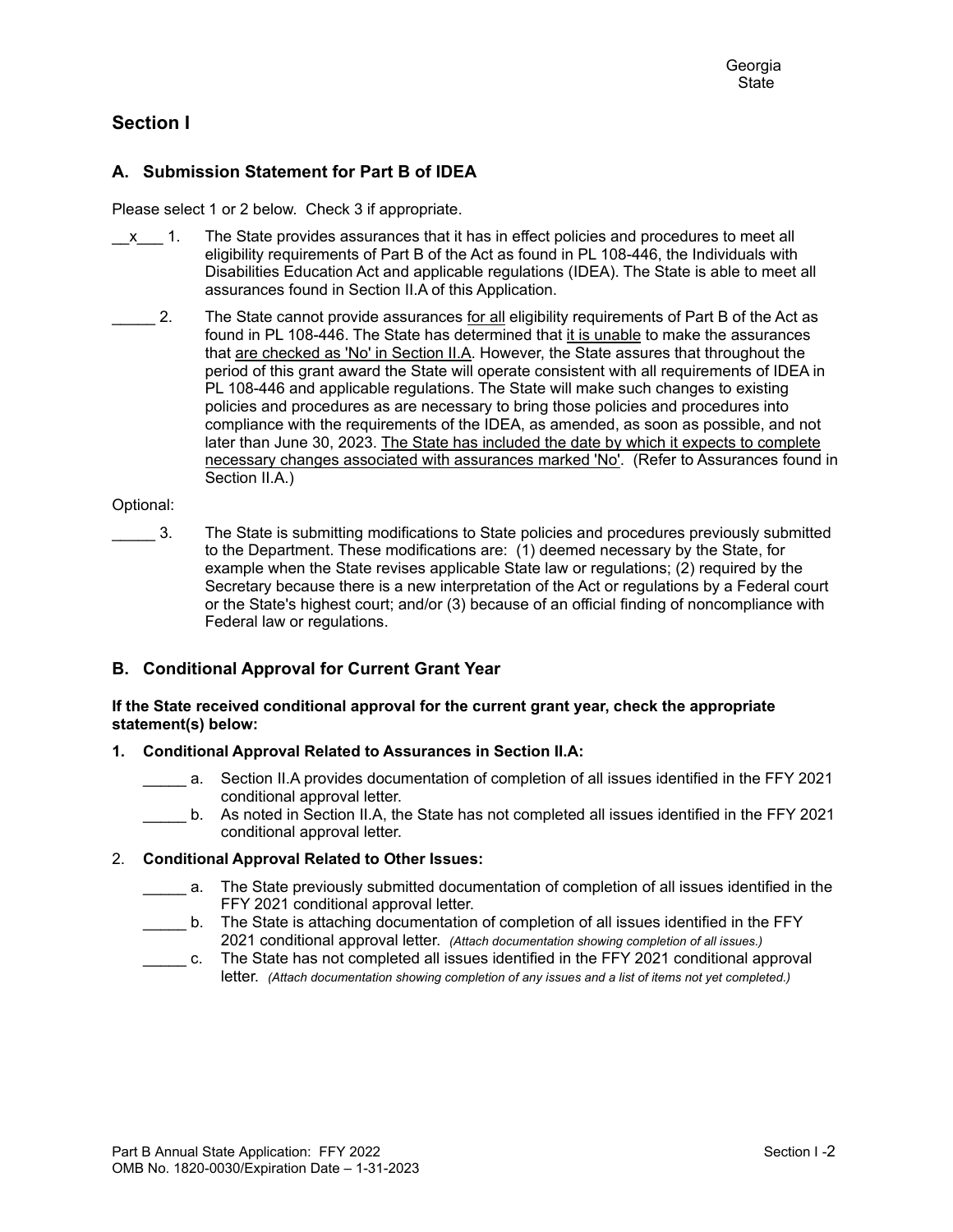# **Section II**

## **A. Assurances Related to Policies and Procedures**

The State makes the following assurances that it has policies and procedures in place as required by Part B of the Individuals with Disabilities Education Act. (20 U.S.C. 1411-1419; 34 CFR §§300.100-300.174)

| <b>Yes</b>               | No                                                                                                                                                                                      | <b>Assurances Related to Policies and Procedures</b>                                                                                                                                                                                                                                                                                                                                                                                                                                                                                                                                                                 |
|--------------------------|-----------------------------------------------------------------------------------------------------------------------------------------------------------------------------------------|----------------------------------------------------------------------------------------------------------------------------------------------------------------------------------------------------------------------------------------------------------------------------------------------------------------------------------------------------------------------------------------------------------------------------------------------------------------------------------------------------------------------------------------------------------------------------------------------------------------------|
| (Assurance is<br>given.) | (Assurance<br>cannot be<br>given. Provide<br>date on which<br>State will<br>complete<br>changes in<br>order to<br>provide<br>assurance.)<br>Check and<br>enter date(s)<br>as applicable |                                                                                                                                                                                                                                                                                                                                                                                                                                                                                                                                                                                                                      |
| x                        |                                                                                                                                                                                         | 1.<br>A free appropriate public education is available to all children with<br>disabilities residing in the State between the ages of 3 and 21, inclusive,<br>including children with disabilities who have been suspended or<br>expelled, in accordance with 20 U.S.C. 1412(a)(1);<br>34 CFR §§300.101-300.108.                                                                                                                                                                                                                                                                                                     |
| X                        |                                                                                                                                                                                         | 2.<br>The State has established a goal of providing a full educational<br>opportunity to all children with disabilities and a detailed timetable for<br>accomplishing that goal. (20 U.S.C. 1412(a)(2);<br>34 CFR §§300.109-300.110)                                                                                                                                                                                                                                                                                                                                                                                 |
| X                        |                                                                                                                                                                                         | 3.<br>All children with disabilities residing in the State, including children with<br>disabilities who are homeless or are wards of the State and children<br>with disabilities attending private schools, regardless of the severity of<br>their disabilities, and who are in need of special education and related<br>services, are identified, located, and evaluated and a practical method<br>is developed and implemented to determine which children with<br>disabilities are currently receiving needed special education and related<br>services in accordance with 20 U.S.C. 1412(a)(3); 34 CFR §300.111. |
| x                        |                                                                                                                                                                                         | An individualized education program, or an individualized family service<br>4.<br>plan that meets the requirements of section 636(d), is developed,<br>reviewed, and revised for each child with a disability in accordance with<br>34 CFR §§300.320 through 300.324, except as provided in<br>§§300.300(b)(3) and 300.300(b)(4). (20 U.S.C. 1412(a)(4);<br>34 CFR §300.112)                                                                                                                                                                                                                                         |
| x                        |                                                                                                                                                                                         | 5.<br>To the maximum extent appropriate, children with disabilities, including<br>children in public or private institutions or other care facilities, are<br>educated with children who are not disabled, and special classes,<br>separate schooling, or other removal of children with disabilities from<br>the regular educational environment occurs only when the nature or<br>severity of the disability of a child is such that education in regular<br>classes with the use of supplementary aids and services cannot be                                                                                     |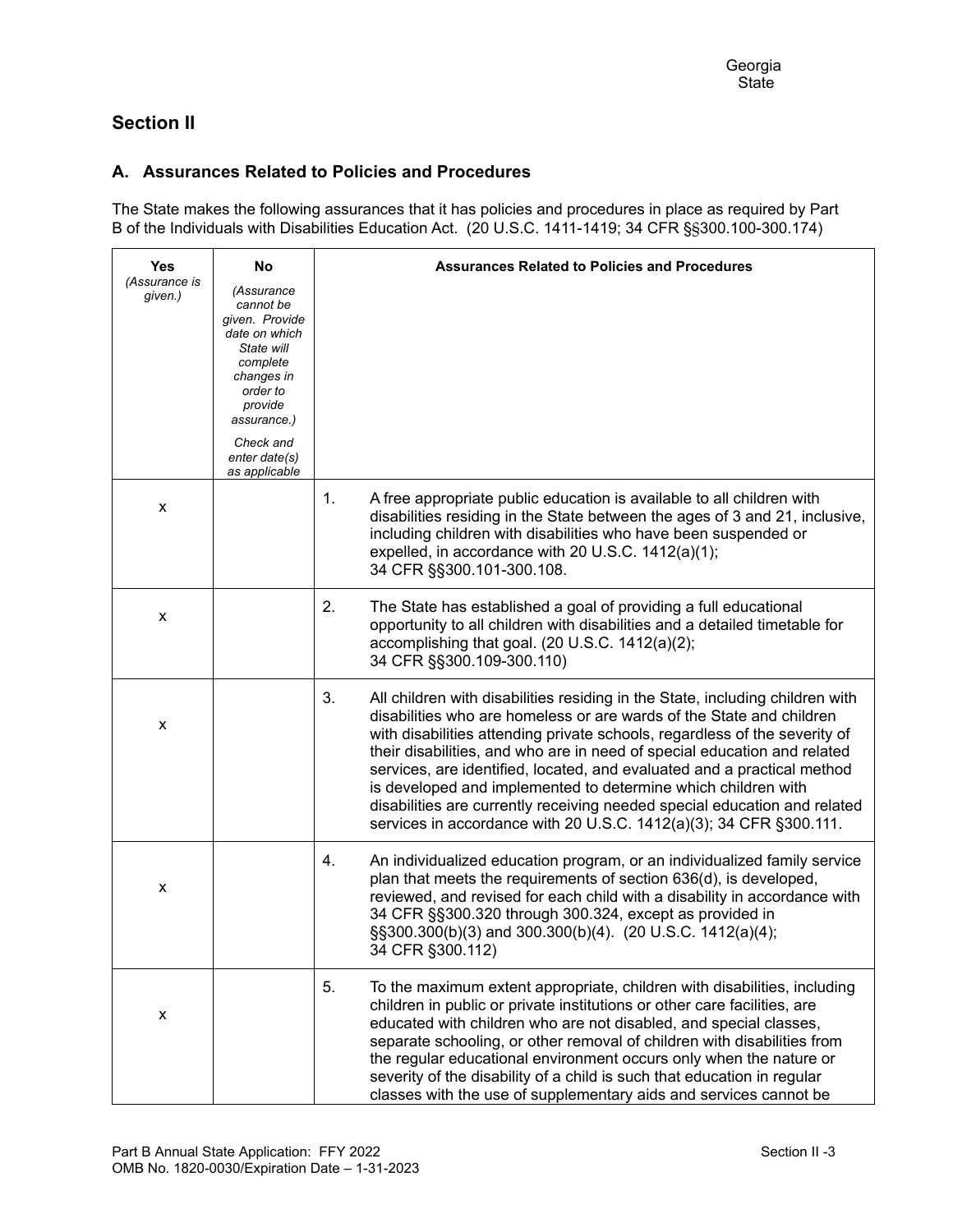# e de la construcción de la construcción de la construcción de la construcción de la construcción de la constru Georgia<br>State

|   |     | achieved satisfactorily in accordance with 20 U.S.C. 1412(a)(5)(A)-(B);<br>34 CFR §§300.114-300.120.                                                                                                                                                                                                                                                                                                                                                                                                                                                                                                                                                                                                                                                                                                                                                                                                              |
|---|-----|-------------------------------------------------------------------------------------------------------------------------------------------------------------------------------------------------------------------------------------------------------------------------------------------------------------------------------------------------------------------------------------------------------------------------------------------------------------------------------------------------------------------------------------------------------------------------------------------------------------------------------------------------------------------------------------------------------------------------------------------------------------------------------------------------------------------------------------------------------------------------------------------------------------------|
| x | 6.  | Children with disabilities and their parents are afforded the procedural<br>safeguards required by 34 CFR §§300.500 through 300.536 and in<br>accordance with 20 U.S.C. 1412(a)(6); 34 CFR §300.121.                                                                                                                                                                                                                                                                                                                                                                                                                                                                                                                                                                                                                                                                                                              |
| X | 7.  | Children with disabilities are evaluated in accordance with<br>34 CFR §§300.300 through 300.311. (20 U.S.C. 1412(a)(7);<br>34 CFR §300.122)                                                                                                                                                                                                                                                                                                                                                                                                                                                                                                                                                                                                                                                                                                                                                                       |
| X | 8.  | Agencies in the State comply with 34 CFR §§300.610 through 300.626<br>(relating to the confidentiality of records and information).<br>(20 U.S.C. 1412(a)(8); 34 CFR §300.123)                                                                                                                                                                                                                                                                                                                                                                                                                                                                                                                                                                                                                                                                                                                                    |
| x | 9.  | Children participating in early intervention programs assisted under Part<br>C, and who will participate in preschool programs assisted under this<br>part, experience a smooth and effective transition to those preschool<br>programs in a manner consistent with section 637(a)(9). By the third<br>birthday of such a child, an individualized education program or, if<br>consistent with 34 CFR §300.323(b) and section 636(d), an<br>individualized family service plan, has been developed and is being<br>implemented for the child. The local educational agency will participate<br>in transition planning conferences arranged by the designated lead<br>agency under section 635(a)(10). (20 U.S.C. 1412(a)(9);<br>34 CFR §300.124)                                                                                                                                                                  |
| X | 10. | Agencies in the State, and the SEA if applicable, comply with the<br>requirements of 34 CFR §§300.130 through 300.148 (relating to<br>responsibilities for children in private schools), including that to the<br>extent consistent with the number and location of children with<br>disabilities in the State who are enrolled by their parents in private<br>elementary schools and secondary schools in the school district served<br>by a local educational agency, provision is made for the participation of<br>those children in the program assisted or carried out under this part by<br>providing for such children special education and related services in<br>accordance with the requirements found in 34 CFR §§300.130 through<br>300.148 unless the Secretary has arranged for services to those<br>children under subsection (f) [By pass]. (20 U.S.C. 1412(a)(10);<br>34 CFR §§300.129-300.148) |
| X | 11. | The State educational agency is responsible for ensuring that the<br>requirements of Part B are met including the requirements of<br>34 CFR §§300.113, 300.149, 300.150 through 300.153, and 300.175<br>and 300.176 and that the State monitors and enforces the requirements<br>of Part B in accordance with 34 CFR §§300.600-300.602 and 300.606-<br>300.608. (20 U.S.C. 1412(a)(11); 34 CFR §300.149)                                                                                                                                                                                                                                                                                                                                                                                                                                                                                                          |
| x | 12. | The Chief Executive Officer of a State or designee of the officer shall<br>ensure that an interagency agreement or other mechanism for<br>interagency coordination is in effect between each public agency<br>described in subparagraph (b) of 34 CFR §300.154 and the State<br>educational agency, in order to ensure that all services described in<br>paragraph (b)(1)(i) that are needed to ensure a free appropriate public<br>education are provided, including the provision of such services during                                                                                                                                                                                                                                                                                                                                                                                                       |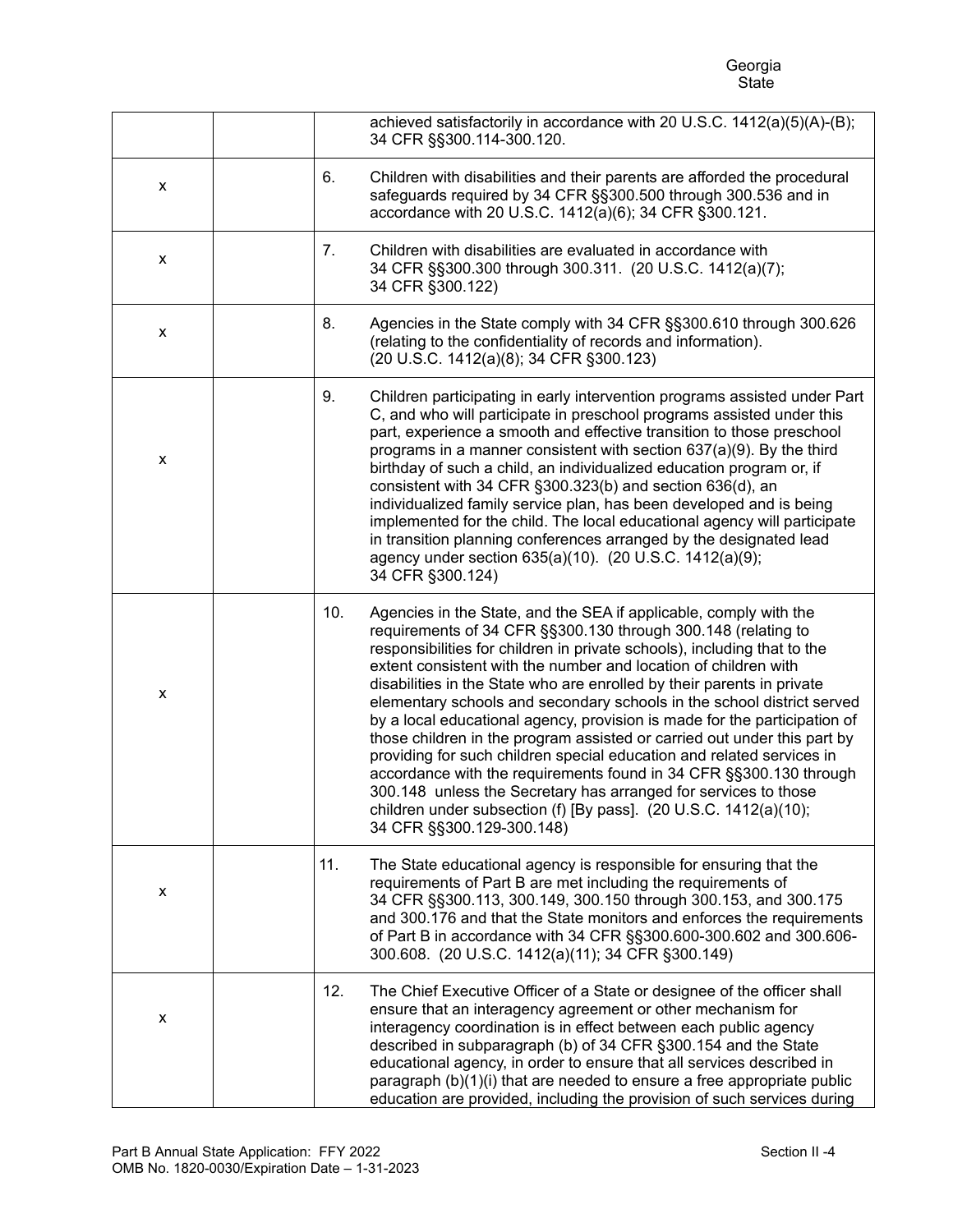e de la construcción de la construcción de la construcción de la construcción de la construcción de la constru Georgia<br>State

|   |     | the pendency of any dispute under §300.154(a)(3). Such agreement or<br>mechanism shall meet the requirements found in<br>20 U.S.C. 1412(a)(12)(A)-(C); 34 CFR §300.154.                                                                                                                                                                                                                                                                                                                      |
|---|-----|----------------------------------------------------------------------------------------------------------------------------------------------------------------------------------------------------------------------------------------------------------------------------------------------------------------------------------------------------------------------------------------------------------------------------------------------------------------------------------------------|
| x | 13. | The State educational agency will not make a final determination that a<br>local educational agency is not eligible for assistance under this part<br>without first affording that agency reasonable notice and an opportunity<br>for a hearing. (20 U.S.C. 1412(a)(13); 34 CFR §300.155)                                                                                                                                                                                                    |
| x | 14. | The State educational agency has established and maintains<br>qualifications to ensure that personnel necessary to carry out this part<br>are appropriately and adequately prepared and trained, including that<br>those personnel have the content knowledge and skills to serve children<br>with disabilities as noted in 20 U.S.C. $1412(a)(14)(A)$ -(E), as amended<br>by the Every Student Succeeds Act; 34 CFR §300.156.                                                               |
| x | 15. | The State has established goals for the performance of children with<br>disabilities in the State that meet the requirements found in<br>20 U.S.C. 1412(a)(15)(A)-(C), as amended by the Every Student<br>Succeeds Act; 34 CFR §300.157.                                                                                                                                                                                                                                                     |
| X | 16. | All children with disabilities are included in all general State and<br>districtwide assessment programs, including assessments described<br>under section 1111 of the Elementary and Secondary Education Act of<br>1965, with appropriate accommodations and alternate assessments<br>where necessary and as indicated in their respective individualized<br>education programs as noted in 20 U.S.C. 1412(a)(16)(A)-(E); as<br>amended by the Every Student Succeeds Act; 34 CFR §300.160. |
| X | 17. | Funds paid to a State under this part will be expended in accordance<br>with all the provisions of Part B including 20 U.S.C. 1412(a)(17)(A)-(C);<br>34 CFR §300.162.                                                                                                                                                                                                                                                                                                                        |
| x | 18. | The State will not reduce the amount of State financial support for<br>special education and related services for children with disabilities, or<br>otherwise made available because of the excess costs of educating<br>those children, below the amount of that support for the preceding fiscal<br>year, unless a waiver is granted, in accordance with<br>20 U.S.C. 1412(a)(18)(A)-(D); 34 CFR §§300.163 through 300.164.                                                                |
| X | 19. | Prior to the adoption of any policies and procedures needed to comply<br>with this section (including any amendments to such policies and<br>procedures), the State ensures that there are public hearings, adequate<br>notice of the hearings, and an opportunity for comment available to the<br>general public, including individuals with disabilities and parents of<br>children with disabilities. (20 U.S.C. 1412(a)(19); 34 CFR §300.165)                                            |
| X | 20. | In complying with 34 CFR §§300.162 and 300.163, a State may not use<br>funds paid to it under this part to satisfy State-law mandated funding<br>obligations to local educational agencies, including funding based on<br>student attendance or enrollment, or inflation. (20 U.S.C. 1412(a)(20);<br>34 CFR §300.166)                                                                                                                                                                        |
| X | 21. | The State has established and maintains an advisory panel for the<br>purpose of providing policy guidance with respect to special education                                                                                                                                                                                                                                                                                                                                                  |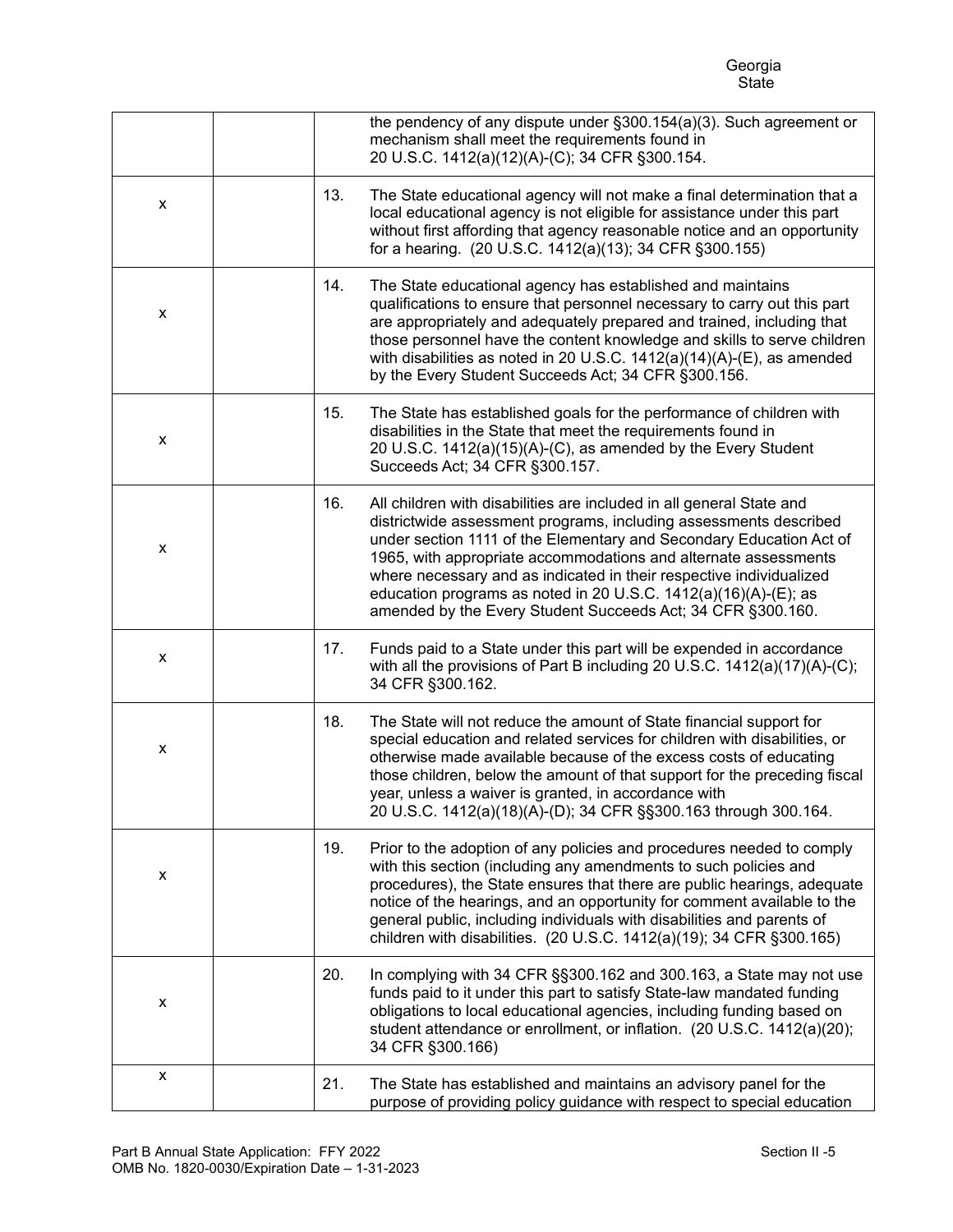e de la construcción de la construcción de la construcción de la construcción de la construcción de la constru Georgia<br>State

|   | and related services for children with disabilities in the State as found in<br>20 U.S.C. 1412(a)(21)(A)-(D); 34 CFR §§300.167-300.169.                                                                                                                                                                                                                                                                                                                   |
|---|-----------------------------------------------------------------------------------------------------------------------------------------------------------------------------------------------------------------------------------------------------------------------------------------------------------------------------------------------------------------------------------------------------------------------------------------------------------|
| X | 22.<br>The State educational agency examines data, including data<br>disaggregated by race and ethnicity, to determine if significant<br>discrepancies are occurring in the rate of long-term suspensions and<br>expulsions of children with disabilities in accordance with<br>20 U.S.C. 1412(a)(22)(A)-(B); 34 CFR §300.170.                                                                                                                            |
| X | 23a.<br>The State adopts the National Instructional Materials Accessibility<br>Standard for the purposes of providing instructional materials to blind<br>persons or other persons with print disabilities, in a timely manner after<br>the publication of the National Instructional Materials Accessibility<br>Standard in the Federal Register in accordance with<br>20 U.S.C. 1412(a)(23)(A) and (D); 34 CFR §300.172.                                |
|   | (Note: Check either "23b.1" or "23b.2" whichever applies.<br>23b.                                                                                                                                                                                                                                                                                                                                                                                         |
| X | 23b.1 The State educational agency coordinates with the National<br>Instructional Materials Access Center and not later than 12/03/06 the<br>SEA as part of any print instructional materials adoption process,<br>procurement contract, or other practice or instrument used for purchase<br>of print instructional materials enters into a written contract with the<br>publisher of the print instructional materials to:                              |
|   | require the publisher to prepare and, on or before delivery of the<br>print instructional materials, provide to the National Instructional<br>Materials Access Center, electronic files containing the contents of<br>the print instructional materials using the National Instructional<br>Materials Accessibility Standard; or                                                                                                                          |
|   | purchase instructional materials from the publisher that are<br>$\bullet$<br>produced in, or may be rendered in, specialized formats.<br>(20 U.S.C. 1412(a)(23)(C); 34 CFR §300.172)                                                                                                                                                                                                                                                                      |
|   | 23b.2 The State educational agency has chosen not to coordinate with the<br>National Instructional Materials Access Center but assures that it will<br>provide instructional materials to blind persons or other persons with<br>print disabilities in a timely manner. (20 U.S.C. 1412(a)(23)(B);<br>34 CFR §300.172)                                                                                                                                    |
| X | 24.<br>The State has in effect, consistent with the purposes of the IDEA and<br>with section 618(d) of the Act, policies and procedures designed to<br>prevent the inappropriate overidentification or disproportionate<br>representation by race and ethnicity of children as children with<br>disabilities, including children with disabilities with a particular<br>impairment described in 34 CFR §300.8. (20 U.S.C 1412(a)(24);<br>34 CFR §300.173) |
| X | 25.<br>The State educational agency shall prohibit State and local educational<br>agency personnel from requiring a child to obtain a prescription for a<br>substance covered by the Controlled Substances Act (21 U.S.C. 812(c))<br>as a condition of attending school, receiving an evaluation under<br>34 CFR §§300.300 through 300.311, or receiving services under the<br>IDEA as described in 20 U.S.C. 1412(a)(25)(A)-(B); 34 CFR §300.174.        |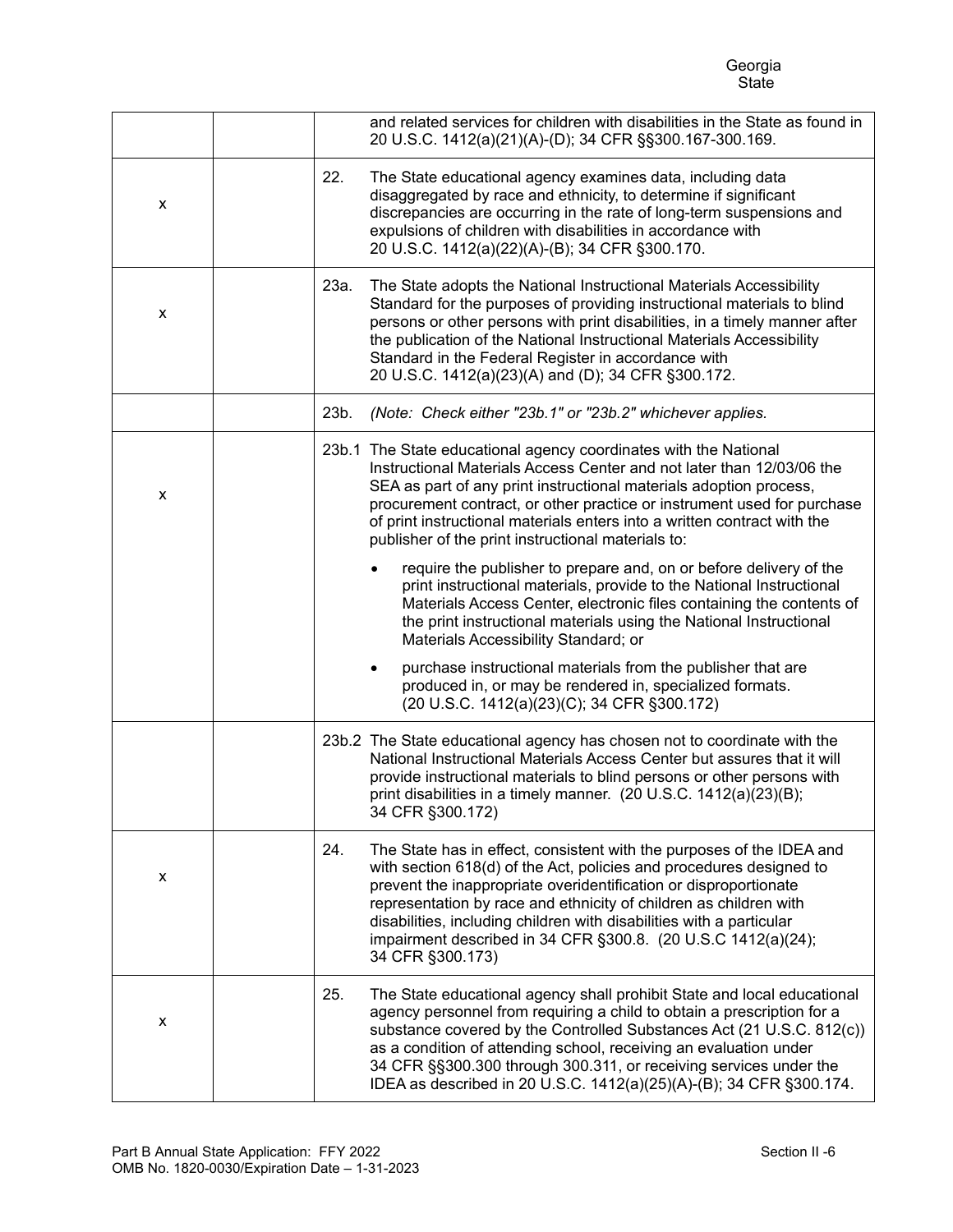# **B. Other Assurances**

The State also makes the following assurances:

| <b>Yes</b> | <b>Other Assurances</b>                                                                                                                                                                                                                                                                                                                                                                                                                                                                                                                                                   |
|------------|---------------------------------------------------------------------------------------------------------------------------------------------------------------------------------------------------------------------------------------------------------------------------------------------------------------------------------------------------------------------------------------------------------------------------------------------------------------------------------------------------------------------------------------------------------------------------|
| X          | 1. The State shall distribute any funds the State does not reserve under 20 U.S.C. 1411(e) to<br>local educational agencies (including public charter schools that operate as local educational<br>agencies) in the State that have established their eligibility under section 613 for use in<br>accordance with this part as provided for in 20 U.S.C. 1411(f)(1)-(3); 34 CFR §300.705.                                                                                                                                                                                 |
| X          | The State shall provide data to the Secretary on any information that may be required by the<br>2.<br>Secretary. (20 U.S.C. 1418(a)(3); 34 CFR §§300.640-300.645.)                                                                                                                                                                                                                                                                                                                                                                                                        |
| x          | 3. The State, local educational agencies, and educational service agencies shall use fiscal<br>control and fund accounting procedures that insure proper disbursement of and accounting for<br>Federal funds. (34 CFR §76.702)                                                                                                                                                                                                                                                                                                                                            |
| X          | As applicable, the assurance in OMB Standard Form 424B (Assurances for Non-Construction<br>4.<br>Programs), relating to legal authority to apply for assistance; access to records; conflict of<br>interest; merit systems; nondiscrimination; Hatch Act provisions; labor standards; flood<br>insurance; environmental standards; wild and scenic river systems; historic preservation;<br>protection of human subjects; animal welfare; lead-based paint; Single Audit Act; and general<br>agreement to comply with all Federal laws, executive orders and regulations. |

# **C. Certifications**

The State is providing the following certifications:

| <b>Yes</b> | <b>Certifications</b>                                                                                                                                                                                                                                                                                                                                                                                                                                                                                                                                                                                                                                                                                                                                               |
|------------|---------------------------------------------------------------------------------------------------------------------------------------------------------------------------------------------------------------------------------------------------------------------------------------------------------------------------------------------------------------------------------------------------------------------------------------------------------------------------------------------------------------------------------------------------------------------------------------------------------------------------------------------------------------------------------------------------------------------------------------------------------------------|
|            | The State certifies that ED Form 80-0013, Certification Regarding Lobbying, is on file with the<br>1.<br>Secretary of Education.                                                                                                                                                                                                                                                                                                                                                                                                                                                                                                                                                                                                                                    |
| x          | With respect to the Certification Regarding Lobbying, the State recertifies that no Federal<br>appropriated funds have been paid or will be paid to any person for influencing or attempting<br>to influence an officer or employee of any agency, a Member of Congress, an officer or<br>employee of Congress, or an employee of a Member of Congress in connection with the<br>making or renewal of Federal grants under this program; that the State shall complete and<br>submit Standard Form-LLL, "Disclosure Form to Report Lobbying," when required (34 CFR<br>Part 82, Appendix B); and that the State Agency shall require the full certification, as set forth<br>in 34 CFR Part 82, Appendix A, in the award documents for all sub awards at all tiers. |
| X          | The State certifies that certification in the Education Department General Administrative<br>2.<br>Regulations (EDGAR) at 34 CFR §76.104 relating to State eligibility, authority and approval to<br>submit and carry out the provisions of its State application, and consistency of that application<br>with State law are in place within the State.                                                                                                                                                                                                                                                                                                                                                                                                             |
| X          | The State certifies that the arrangements to establish responsibility for services pursuant to<br>3.<br>20 U.S.C. 1412(a)(12)(A)-(C); 34 CFR §300.154 (or 20 U.S.C. 1412(a)(12)(A));<br>34 CFR §300.154(a) are current. This certification must be received prior to the expenditure<br>of any funds reserved by the State under 20 U.S.C. 1411(e)(1); 34 CFR §300.171.                                                                                                                                                                                                                                                                                                                                                                                             |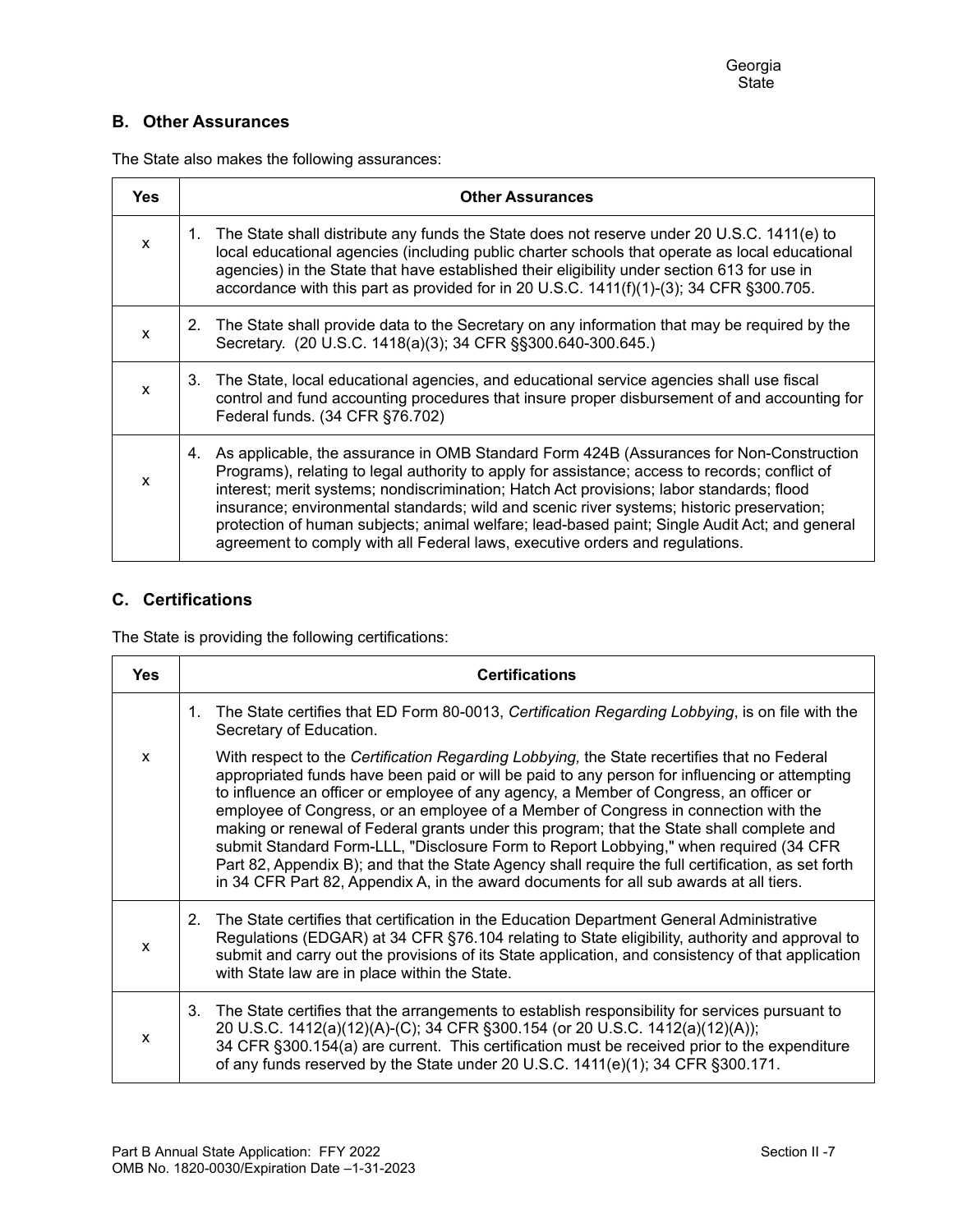### **D. Statement**

I certify that the State of **Exercise 2** can make the assurances checked as 'yes' in Section II.A and II.B and the certifications required in Section II.C of this application. These provisions meet the requirements of the Part B of the Individuals with Disabilities Education Act as found in PL 108-446. The State will operate its Part B program in accordance with all of the required assurances and certifications.

If any assurances have been checked 'no', I certify that the State will operate throughout the period of this grant award consistent with the requirements of the IDEA ,as found in PL 108-446 and any applicable regulations, and will make such changes to existing policies and procedures as are necessary to bring those policies and procedures into compliance with the requirements of the IDEA, as amended, as soon as possible, and not later than June 30, 2023. (34 CFR § 76.104)

I, the undersigned authorized official of the

\_\_\_\_\_\_\_\_\_\_\_\_\_\_\_\_\_\_\_\_\_\_\_\_\_\_\_\_\_\_\_\_\_\_\_\_\_\_\_\_\_\_\_\_\_\_\_\_\_\_\_\_\_\_\_\_\_ , *(Name of State and official name of State agency)*

am designated by the Governor of this State to submit this application for FFY 2022 funds under Part B of the Individuals with Disabilities Education Act (IDEA).

Printed/Typed Name of Authorized Representative of the State:

Title of Authorized Representative of the State:

Signature:

Date: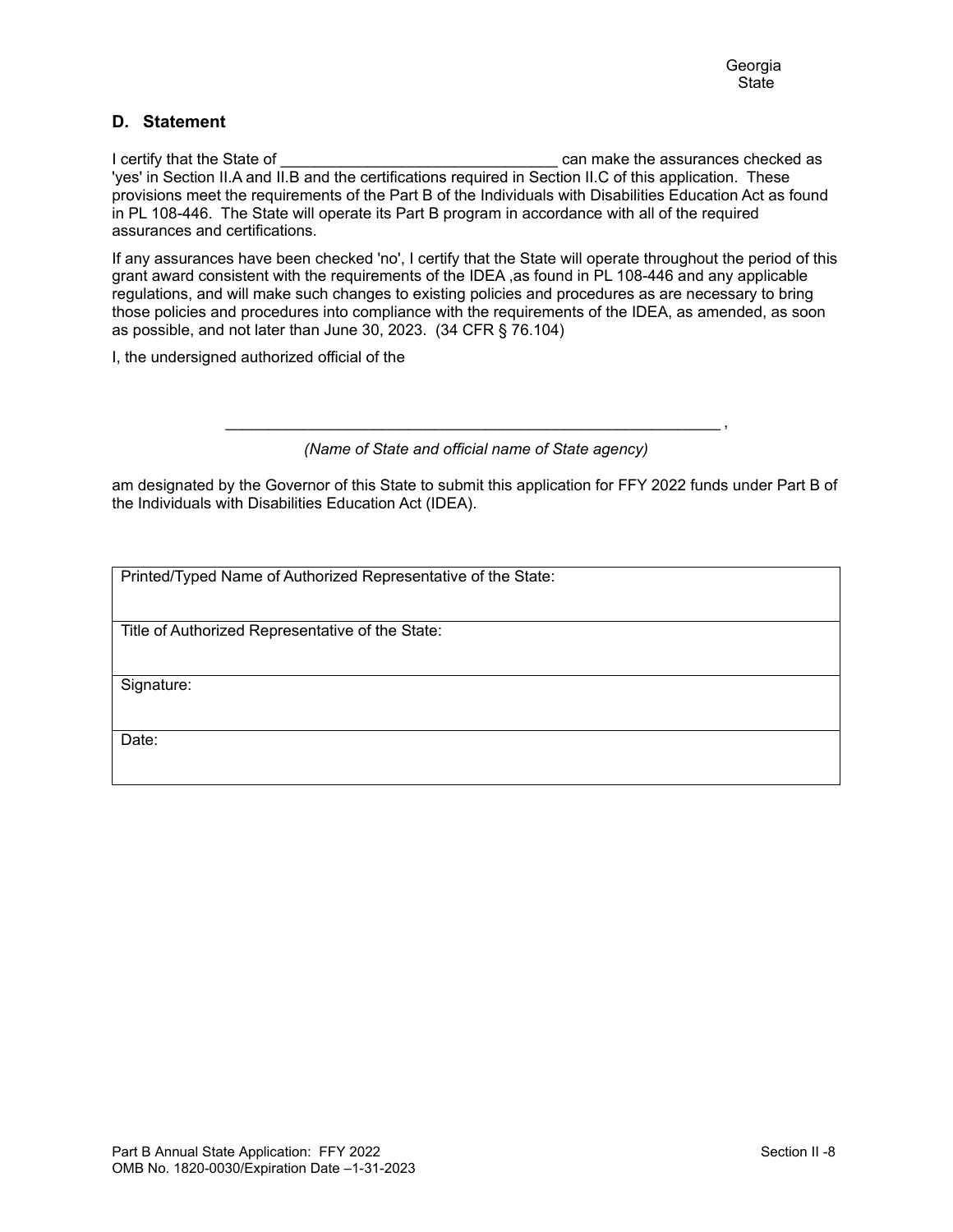# **Section III**

### **Description of Use of Funds Under Part B of the Individuals with Disabilities Education Act—20 U.S.C. 1411(e)(5); 34 CFR § 300.171**

States must provide the Description of Use of Funds by completing and submitting the Excel Interactive Spreadsheet with the FFY 2022 Application.

Describe how the amount retained by the State educational agency under 20 U.S.C. 1411(e)(1) will be used to meet the following activities under Part B. (20 U.S.C. 1411(e)(1)-(3), (6) and (7).) The Department annually identifies for States the maximum amounts that a State may retain under Section 1411(e)(1) and (2).[1](#page-8-0) The dollar amounts **listed in the Excel Interactive Spreadsheet** by the State for administration and for other State activities should add up to less or equal to the dollar amount provided to the State by the Department for each of these activities.

**Enter whole dollar amounts (do not enter cents) in appropriate cells on the State's Excel Interactive Worksheet. The Excel Interactive Spreadsheet must be submitted as part of the State's application.**

Describe the process used to get input from LEAs regarding the distribution of amounts among activities described in the Excel Interactive Spreadsheet to meet State priorities. (20 U.S.C. 1411(e)(5)(B); 34 CFR § 300.704)

<span id="page-8-0"></span> $1$ Each State may reserve for each fiscal year not more than the maximum amount the State was eligible to reserve for State administration under this section for fiscal year 2004 or \$800,000 (adjusted in accordance with 20 U.S.C. 1411(e)(1)(B)), whichever is greater; and each outlying area may reserve for each fiscal year not more than 5 percent of the amount the outlying area receives under 20 U.S.C. 1411(b)(1) for the fiscal year or \$35,000, whichever is greater.

For each fiscal year beginning with fiscal year 2005, the Secretary shall cumulatively adjust: 1) the maximum amount the State was eligible to reserve for State administration under this part for fiscal year 2004; and 2) \$800,000, by the rate of inflation as measured by the percentage increase, if any, from the preceding fiscal year in the Consumer Price Index For All Urban Consumers, published by the Bureau of Labor Statistics of the Department of Labor.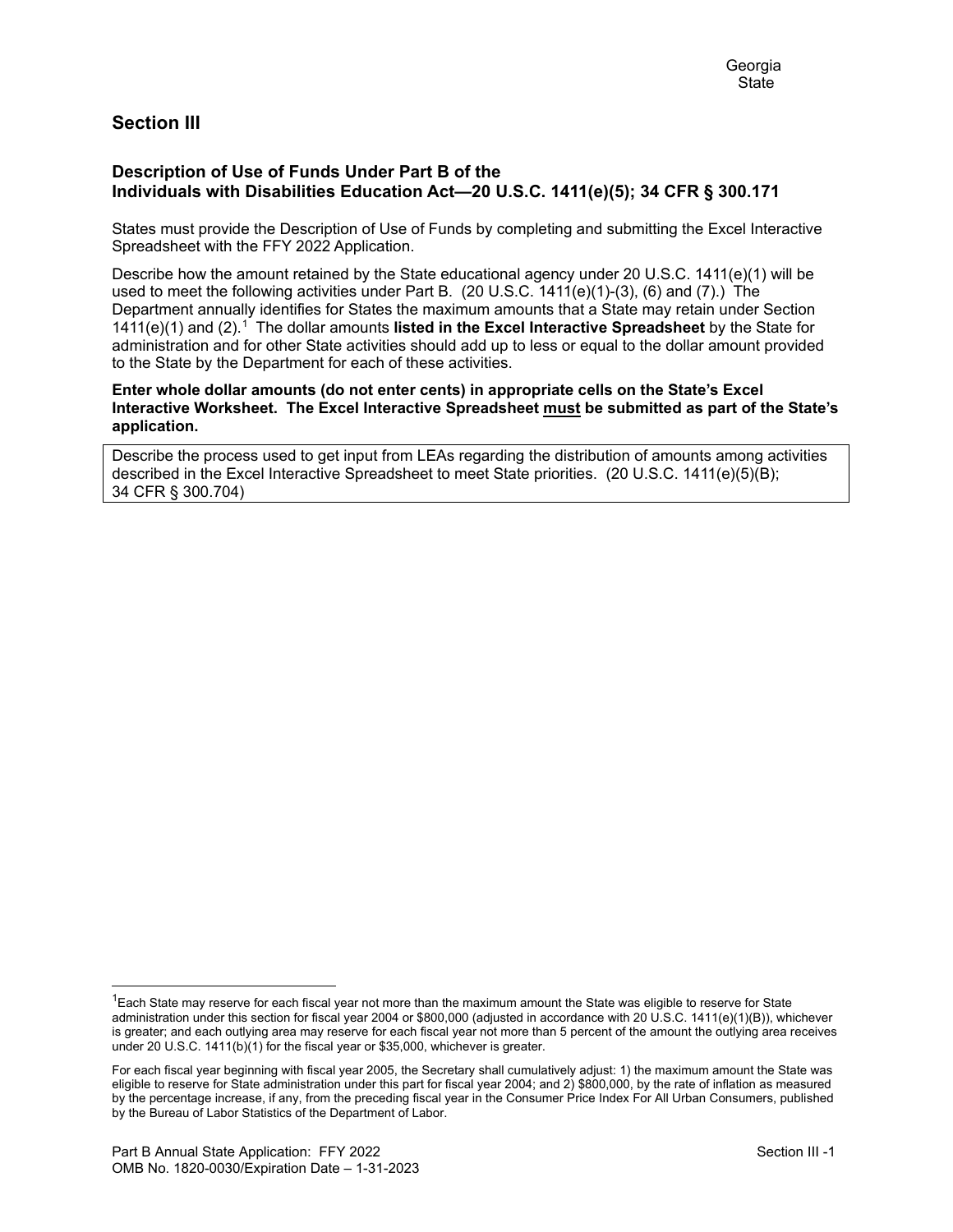# **Section IV**

### **State Administration**

Section 608(a) of the IDEA requires each State that receives funds under this title to:

- (1) ensure that any State rules, regulations, and policies relating to this title conform to the purposes of this title;
- (2) identify in writing to local educational agencies located in the State and the Secretary any such rule, regulation, or policy as a State-imposed requirement that is not required by this title and Federal regulations; and
- (3) minimize the number of rules, regulations, and policies to which the local educational agencies and schools located in the State are subject under this title.

States must attach to this application a list identifying any rule, regulation, or policy that is State-imposed (not required by IDEA or Federal regulations). If there are no such State-imposed rules, regulations, or policies, please so indicate. In addition, the State is required to inform local educational agencies in writing of such State-imposed rules, regulations or policies. (20 U.S.C. 1407(a); 34 CFR § 300.199)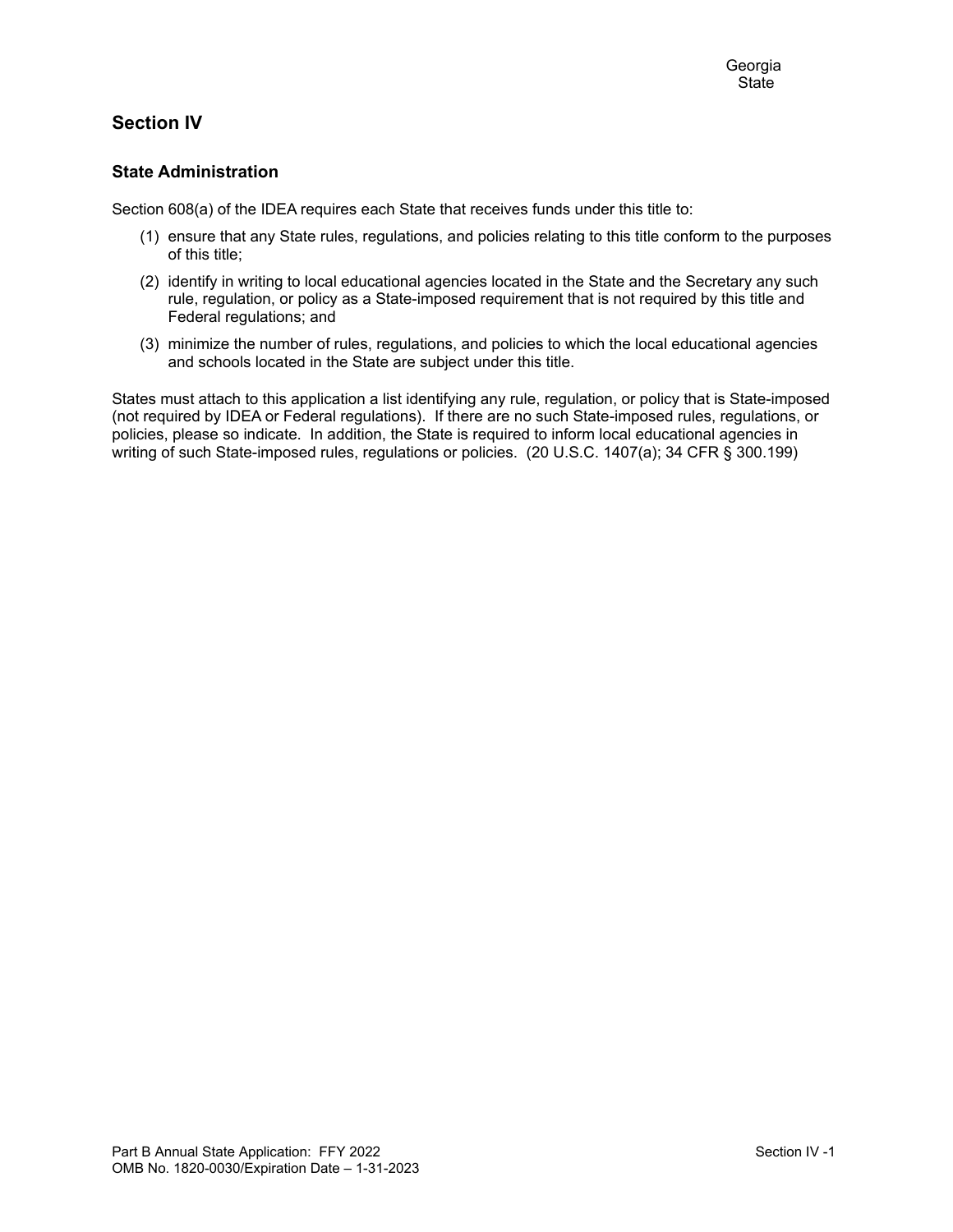# **Section V**

## **A. Maintenance of State Financial Support**

Pursuant to the authority established in IDEA section 618(a)(3), each applicant for funds under section 611 must provide the following State fiscal data with a certification of its accuracy by the State budget office or an authorized representative thereof. Amounts should be shown in whole dollars and are for the State fiscal year (SFY). States may meet the maintenance of State financial support (MFS) requirement in IDEA section 612(a)(18) and 34 CFR § 300.163 on either a total or per capita basis. In order to complete Section V.A of the Application, States must provide in whole dollars the total amount of State financial support made available for special education and related services for children with disabilities during SFYs 2020 and 2021. However, if a State met the MFS requirement on a per capita basis, it **must** complete the first chart and then may also complete the second chart by providing, in whole dollars, the amount of State financial support made available for special education and related services per child with a disability during SFYs 2020 and 2021.

#### **Total Amount of State Financial Support Made Available for Special Education and Related Services for Children with Disabilities**

| <b>SFY 2020</b> | \$1,786,002,481.56 |
|-----------------|--------------------|
| <b>SFY 2021</b> | \$1,765,867,324.06 |

### **Per capita amount of State Financial Support Made Available for Special Education and Related Services for Children with Disabilities**

| <b>SFY 2020</b> | \$7,916.33 |
|-----------------|------------|
| <b>SFY 2021</b> | \$7,932.20 |

\_\_\_\_\_\_\_\_\_\_\_\_\_\_\_\_\_\_\_\_\_\_\_\_\_\_\_\_\_\_\_\_\_\_\_\_\_\_\_\_\_\_\_\_\_\_\_\_\_\_\_\_\_\_\_\_\_ State Budget Officer or Authorized Representative (Printed Name)

\_\_\_\_\_\_\_\_\_\_\_\_\_\_\_\_\_\_\_\_\_\_\_\_\_\_\_\_\_\_\_\_\_\_\_\_\_\_\_\_\_\_\_\_\_\_\_\_\_\_\_\_\_\_\_\_\_ \_\_\_\_\_\_\_\_\_\_\_\_\_\_\_\_\_\_\_\_\_ Signature of State Budget Officer or Authorized Representative Date